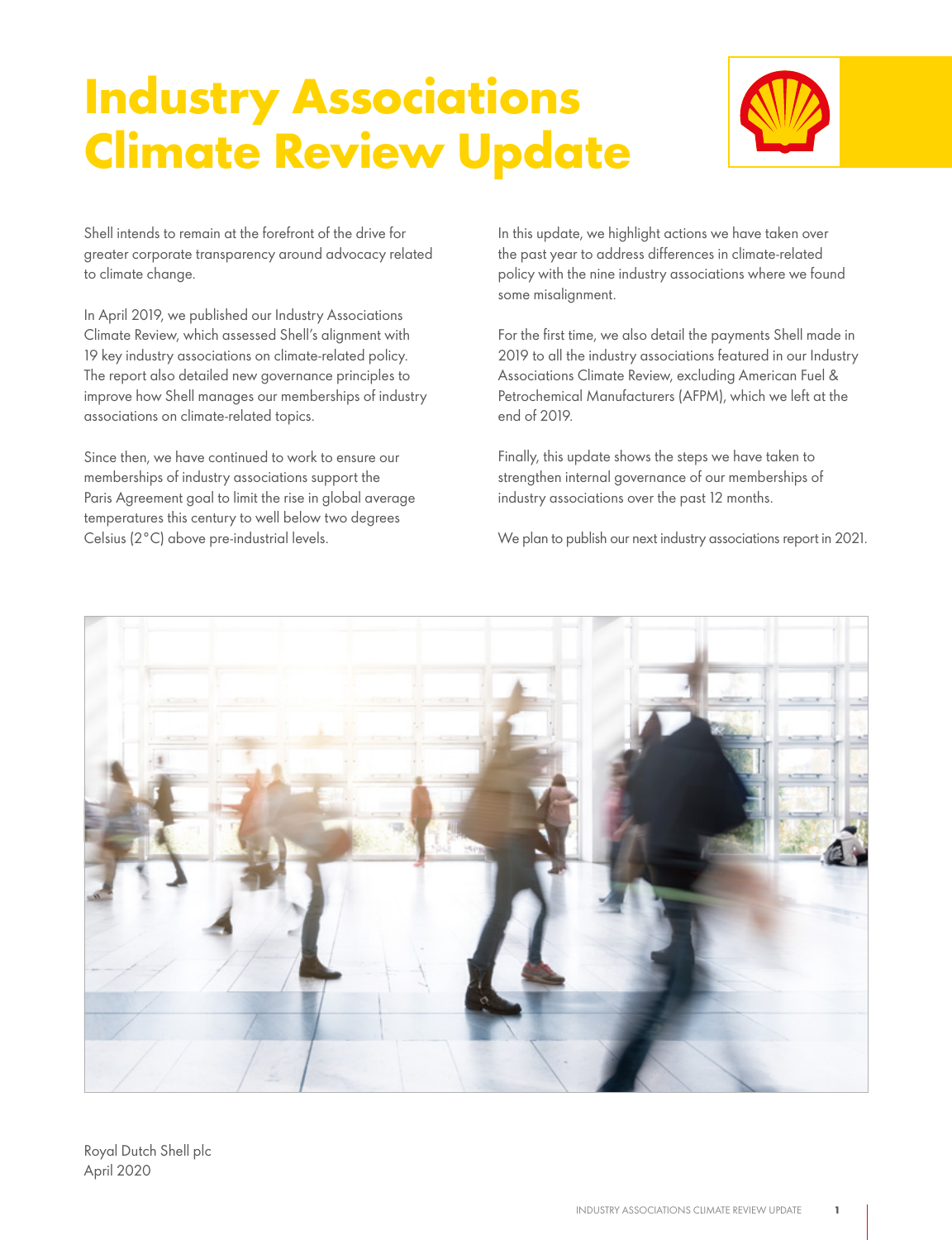## PAYMENTS TO INDUSTRY ASSOCIATIONS

Industry associations play an important role in developing and implementing industry standards and best practices in areas such as health, safety, security and the protection of the environment. They also provide a valuable platform for engagement with governments, regulators and communities. They advocate on a range of issues, including climate change, trade, transport, taxes and the environment.

In the European Union (EU) and the USA, we also report on costs relating to lobbying activities in line with the requirements and guidelines set out in the EU Transparency Register and the US Lobbying Disclosure Act. These submissions are publicly available.1 There are different rules for which costs should be reported in these two submissions.

| melading elimate endrige, trade, transport, taxes and<br>the environment.                                                                                                                                                                  |                                                                                                                                                                                                                                                     | For the EU Transparency Register, Shell reports direct<br>lobbying costs, such as staff and office costs, as well as<br>indirect lobbying costs, such as those relating to industry<br>associations. In accordance with the guidelines, Shell<br>declares the estimated percentage of the membership fees<br>used for lobbying. <sup>2</sup> |  |  |
|--------------------------------------------------------------------------------------------------------------------------------------------------------------------------------------------------------------------------------------------|-----------------------------------------------------------------------------------------------------------------------------------------------------------------------------------------------------------------------------------------------------|----------------------------------------------------------------------------------------------------------------------------------------------------------------------------------------------------------------------------------------------------------------------------------------------------------------------------------------------|--|--|
| One of the ways Shell contributes to the work of industry<br>associations is by paying annual membership fees. These<br>may be calculated as either fixed fees for all members,<br>or as a proportion of the annual turnover or production |                                                                                                                                                                                                                                                     |                                                                                                                                                                                                                                                                                                                                              |  |  |
| volumes of members. Shell may also make additional<br>payments to industry associations to sponsor research or<br>an event, for example. Table 1 below provides an overview<br>of payments we made to 18 industry associations in 2019.    |                                                                                                                                                                                                                                                     | For the US Lobbying Disclosure Act submission, Shell is<br>required to report its direct lobbying costs only, so indirect<br>costs relating to industry associations are not included.                                                                                                                                                       |  |  |
| Table 1: Shell payments to industry associations in 2019                                                                                                                                                                                   |                                                                                                                                                                                                                                                     |                                                                                                                                                                                                                                                                                                                                              |  |  |
| <b>USD range</b>                                                                                                                                                                                                                           | <b>Industry Associations</b>                                                                                                                                                                                                                        |                                                                                                                                                                                                                                                                                                                                              |  |  |
| $12.5 - 15$ million                                                                                                                                                                                                                        | American Petroleum Institute (API)                                                                                                                                                                                                                  |                                                                                                                                                                                                                                                                                                                                              |  |  |
| $10 - 12.5$ million                                                                                                                                                                                                                        | N/A                                                                                                                                                                                                                                                 |                                                                                                                                                                                                                                                                                                                                              |  |  |
| $7.5 - 10$ million                                                                                                                                                                                                                         | N/A                                                                                                                                                                                                                                                 |                                                                                                                                                                                                                                                                                                                                              |  |  |
| $5 - 5$ million                                                                                                                                                                                                                            | N/A                                                                                                                                                                                                                                                 |                                                                                                                                                                                                                                                                                                                                              |  |  |
| $2.5 - 5$ million                                                                                                                                                                                                                          | N/A                                                                                                                                                                                                                                                 |                                                                                                                                                                                                                                                                                                                                              |  |  |
| $1 - 2.5$ million                                                                                                                                                                                                                          | American Chemistry Council (ACC)<br>European Chemical Industry Council (Cefic)<br>European Petroleum Refiners Association (including FuelsEurope and Concawe)<br><b>US Chamber of Commerce (USC)</b><br>Western States Petroleum Association (WSPA) |                                                                                                                                                                                                                                                                                                                                              |  |  |
| 500,000 - <1 million                                                                                                                                                                                                                       | Canadian Association of Petroleum Producers (CAPP)<br>International Association of Oil & Gas Producers (IOGP)<br>National Association of Manufacturers (NAM)                                                                                        |                                                                                                                                                                                                                                                                                                                                              |  |  |
| $100,000 - 500,000$                                                                                                                                                                                                                        | Australian Petroleum Production & Exploration Association (APPEA)<br>International Air Transport Association (IATA)<br>$\blacksquare$ IPIECA<br>World Business Council for Sustainable Development (WBCSD)                                          |                                                                                                                                                                                                                                                                                                                                              |  |  |
| $50,000 - 100,000$                                                                                                                                                                                                                         |                                                                                                                                                                                                                                                     | <b>Business Council of Australia (BCA)</b><br>European Round Table for Industry (ERT)<br>International Emissions Trading Association (IETA)                                                                                                                                                                                                  |  |  |
| $0 - 50,000$                                                                                                                                                                                                                               | Australian Industry Greenhouse Network (AIGN)<br><b>BusinessEurope</b>                                                                                                                                                                              |                                                                                                                                                                                                                                                                                                                                              |  |  |

Note: These figures relate to payments made to the industry associations. They include membership fees and, where relevant, additional payments to sponsor research or events, for example. They do not include the cost of seconding Shell employees to work at an industry association for a temporary period. Any payments made in local currencies are converted to US dollars using Shell standard conversion rates that we use for planning purposes. Data shown exclude applicable taxes and may not be exhaustive.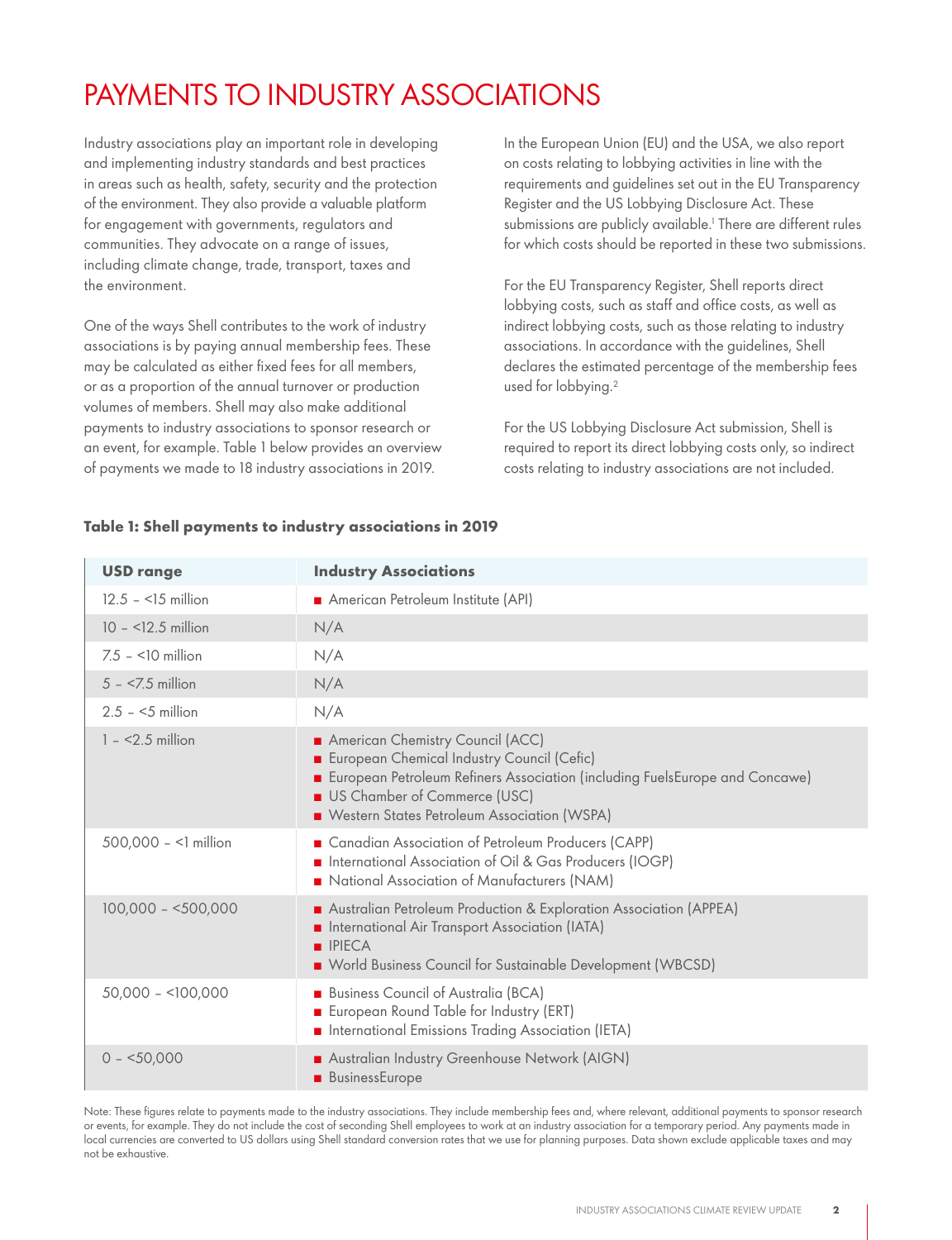#### **Evolving Policy Positions**

Society's expectations regarding the response to climate change continue to evolve and Shell's views are also evolving. We have recently updated our list of the global climate-related policies we support and this is published on our global website, Shell.com.3

We also provide examples of Shell's positions on specific climate-related policies, legislation or regulations in different parts of the world on our website.4 For example:

- Shell supports the EU Green Deal's target to achieve net-zero emissions<sup>5</sup> in the EU by 2050.<sup>6</sup>
- We continue to advocate stronger regulation of methane emissions. In the USA, we support the direct regulation of methane emissions as a risk to climate, instead of the indirect regulation of methane emissions as part of regulations to reduce air pollution.7
- $\blacksquare$  In the EU, Shell supports regulations that achieve ambitious reductions in methane emissions across the full natural gas supply chain.<sup>8</sup>

#### **Actions to address climate-related misalignment**

In our Industry Associations Climate Review,<sup>9</sup> we found that we were aligned on climate-related policy with nine industry associations, had some misalignment with nine, and material misalignment with one, AFPM, which we left at the end of 2019.

Over the past year, Shell has continued to advocate our climate-related policies<sup>10</sup> with the nine industry associations where we found some misalignment (see table 2). We have remained in these industry associations because there is evidence that their positions are changing, we believe we can have a greater impact within the associations than outside them, and because we see a broader value in our memberships.

Several of the industry associations where we found some misalignment have developed their positions since April 2019 in support of policies to tackle climate change. For example:

- $\blacksquare$  The American Petroleum Institute (API)<sup>11</sup> has published its first climate position and principles that include stating support for global action to reduce greenhouse gas emissions.
- The US Chamber of Commerce (USC),<sup>12</sup> National Association of Manufacturers (NAM)<sup>13</sup> and American Chemistry Council (ACC)<sup>14</sup> have updated their climate positions in support of the goal of the Paris Agreement.

<sup>n</sup> Business Europe,15 European Chemical Industry Council (Cefic)<sup>16</sup> and FuelsEurope<sup>17</sup> have supported the EU Green Deal's target to achieve net-zero emissions by 2050, a target that Shell also supports.

However, there remain areas of misalignment and we have set out our next steps in table 2.

In line with our principles for participation in industry associations,18 we will take one or more steps when we identify misalignment. These include remaining in the association and increasing our engagement in areas where we have different views, pursuing our advocacy independently or through other coalitions, and reassessing our membership where we identify the risk of material misalignment in our climate-related policy positions.

#### **Strengthened governance**

Shell has started to implement our principles for participation in industry associations,which build on the Shell General Business Principles and our Code of Conduct,<sup>19</sup> to strengthen governance and ensure our memberships of industry associations do not undermine our support for the Paris Agreement. We have embedded the principles in the Shell Control Framework, which sets the requirements for how all Shell entities operate. overld on our wholes. For example:<br>
paperts the SU conservative and the source of the set approximate to chieve<br>
approximations<sup>2</sup> in the EU by 2050.<sup>6</sup><br>
on a minimizarity misdiglenment. These include enraning in the<br>
thro

#### **Next steps in improving transparency around our climate advocacy**

In 2021, we plan to publish our next industry associations report. This will assess our alignment with the 18 industry associations featured here, as well as others. We will select additional industry associations because their climaterelated policies have brought them to the attention of investors and non-governmental organisations, and because they operate in regions or countries where we have significant business activities.

We also plan to publish further information about our corporate climate advocacy on our global website.

We will continue to engage with other companies, investors and non-governmental organisations as we further develop lobbying and reporting.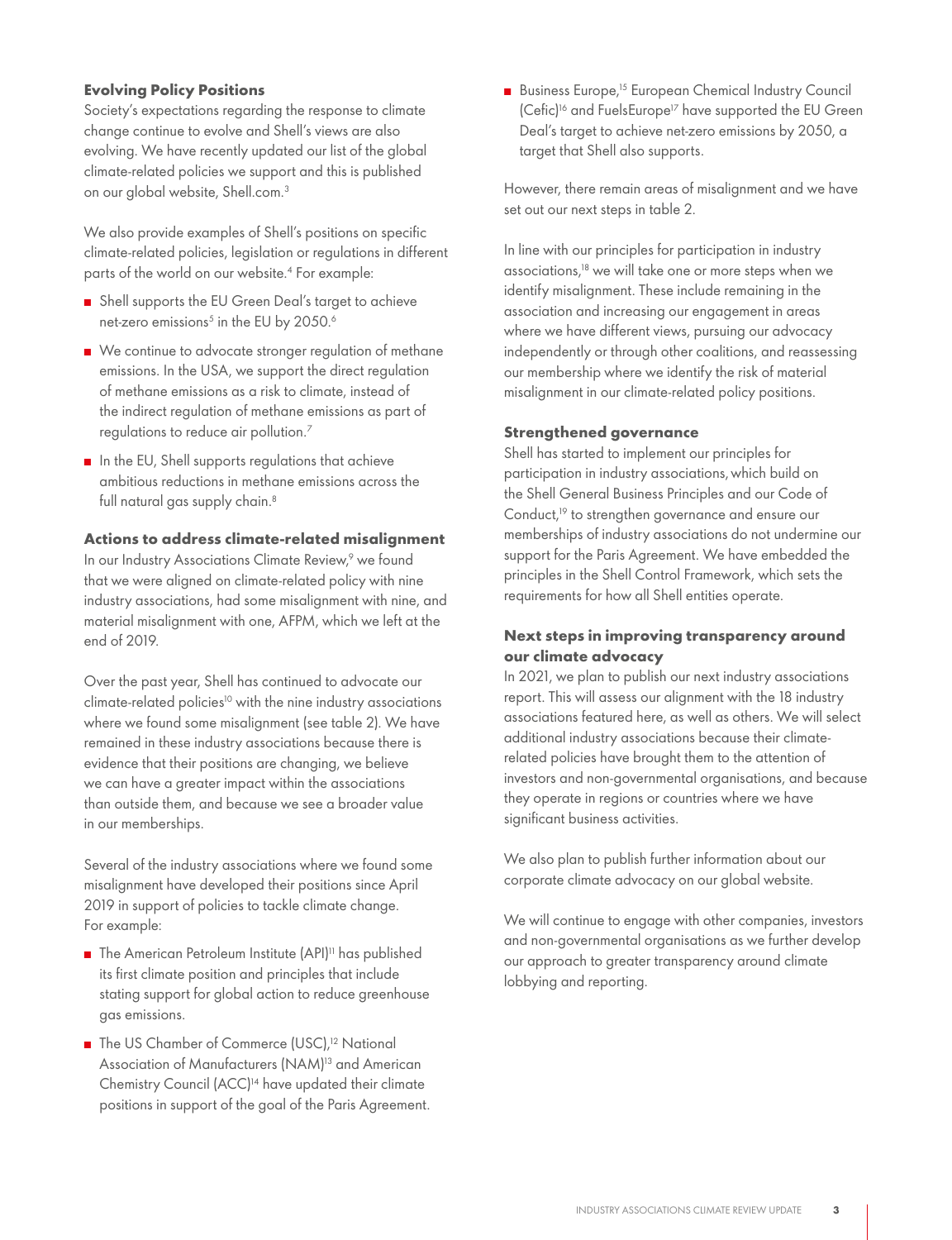### **Table 2: Update on industry associations with some misalignment in Shell's Industry Associations Climate Review Report, April 2019**

| Industry<br>association                       | <b>Actions taken</b>                                                                                                                                    | <b>Key changes to</b><br>industry association's<br>climate positions                                                                                                                                                                                                                                                                                                        | <b>Next steps</b>                                                                                                                                                                                                                                                                                                                                                                                                                                   |
|-----------------------------------------------|---------------------------------------------------------------------------------------------------------------------------------------------------------|-----------------------------------------------------------------------------------------------------------------------------------------------------------------------------------------------------------------------------------------------------------------------------------------------------------------------------------------------------------------------------|-----------------------------------------------------------------------------------------------------------------------------------------------------------------------------------------------------------------------------------------------------------------------------------------------------------------------------------------------------------------------------------------------------------------------------------------------------|
| American<br><b>Chemistry Council</b><br>(ACC) | Shell encouraged ACC<br>to adopt positions more<br>aligned with those that we<br>support.                                                               | ACC published its climate<br>policy principles in June<br>2019. <sup>20</sup> The principles<br>acknowledge the Paris<br>Agreement, call for<br>market signals to reduce<br>greenhouse emissions and<br>call for US policy to support<br>innovation.                                                                                                                        | Shell will remain in ACC<br>and continue to engage on<br>climate policy.                                                                                                                                                                                                                                                                                                                                                                            |
| American<br>Petroleum Institute<br>(API)      | Shell participated in API's<br>climate working group in<br>2019 and encouraged API<br>to adopt positions more<br>aligned with those that we<br>support. | API published its first climate<br>change position and climate<br>policy principles in January<br>2020. <sup>21</sup> API's climate<br>position states support for<br>global action to reduce<br>greenhouse emissions.<br>API has said it will use its<br>climate policy principles<br>to evaluate specific public<br>policies that address the<br>risks of climate change. | Shell will remain in API and<br>continue our engagement<br>with the association in areas<br>where we have different<br>views.<br>This includes advocating<br>API supports:<br>The goal of the Paris<br>Agreement<br>Government-led carbon<br>pricing mechanisms<br>The direct regulation of<br>methane emissions as a<br>risk to the climate system<br>We also continue to<br>work with API on policy<br>frameworks for low-carbon<br>technologies. |
| BusinessEurope                                | Shell attended<br><b>BusinessEurope's energy</b><br>and climate working group<br>in 2019. Shell has observer<br>status in BusinessEurope.               | <b>BusinessEurope is aligned</b><br>with Shell's climate-related<br>policy positions published in<br>our April 2019 report. <sup>22</sup><br>BusinessEurope supports the<br>EU Green Deal's target to<br>achieve net-zero emissions<br>by 2050.23                                                                                                                           | Shell will remain in<br><b>BusinessEurope and continue</b><br>to engage on climate policy.<br>Shell will work with<br><b>BusinessEurope to support</b><br>the development of an<br>enabling policy framework<br>to achieve net-zero emissions<br>in the EU by 2050.                                                                                                                                                                                 |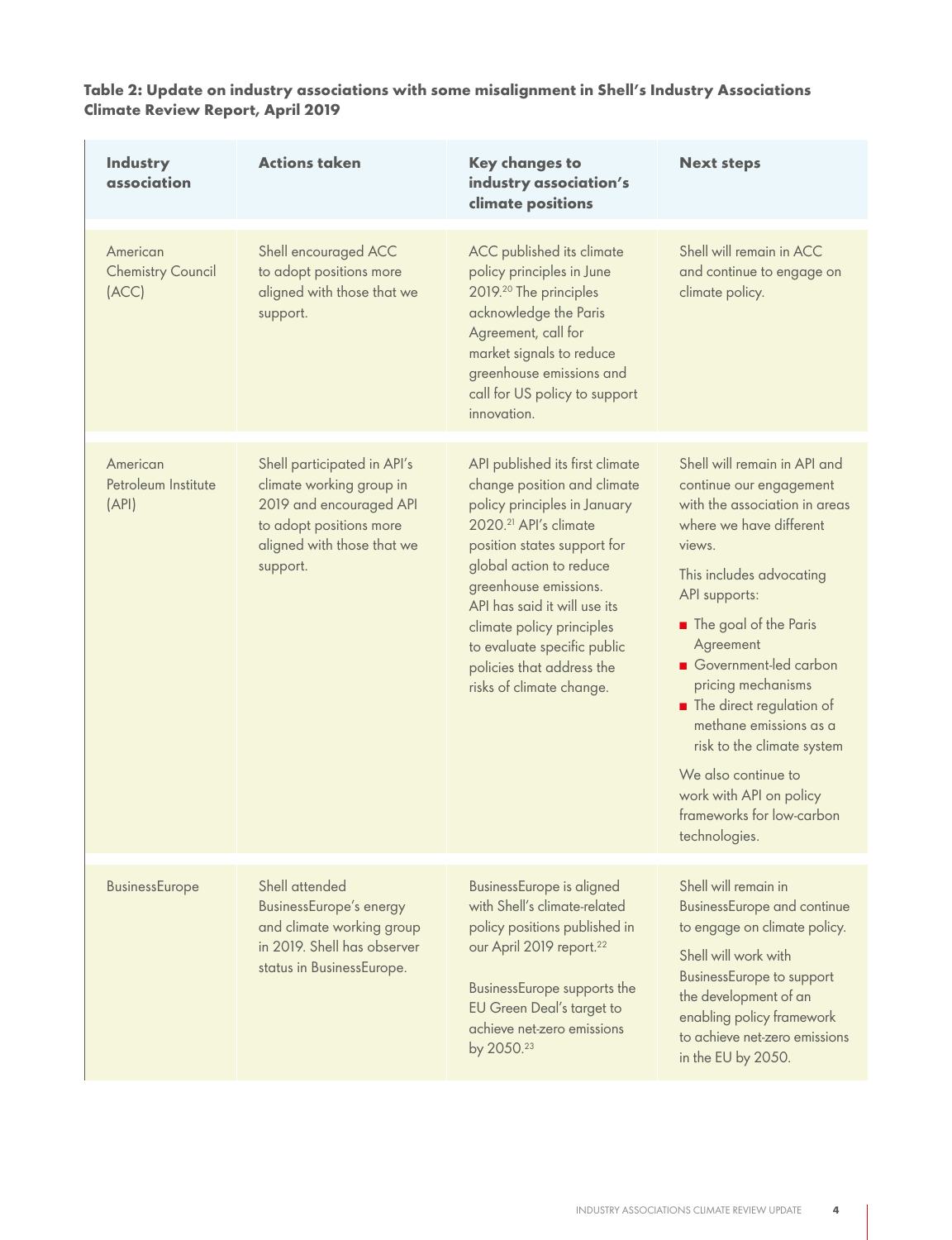### **Table 2: Update on industry associations with some misalignment in Shell's Industry Associations Climate Review Report, April 2019**

| Industry<br>association                                     | <b>Actions taken</b>                                                                                                                                                                                                                     | <b>Key changes to</b><br>industry association's<br>climate positions                                                                                                                                                                                                                                              | <b>Next steps</b>                                                                                                                                                                                                                                                                                                                                                                     |
|-------------------------------------------------------------|------------------------------------------------------------------------------------------------------------------------------------------------------------------------------------------------------------------------------------------|-------------------------------------------------------------------------------------------------------------------------------------------------------------------------------------------------------------------------------------------------------------------------------------------------------------------|---------------------------------------------------------------------------------------------------------------------------------------------------------------------------------------------------------------------------------------------------------------------------------------------------------------------------------------------------------------------------------------|
| Canadian<br>Association<br>of Petroleum<br>Producers (CAPP) | Shell remained active<br>with the CAPP board of<br>governors, senior policy<br>groups and working-level<br>committees. We continued<br>to promote support of the<br>goal of the Paris Agreement<br>and government-led carbon<br>pricing. | In December 2019, CAPP<br>expressed disappointment<br>that COP25 did not reach<br>agreement on Article 6<br>of the Paris Agreement<br>which aims to establish<br>an international carbon<br>market. <sup>24</sup><br>In 2020, CAPP created a<br><b>Climate Strategy Priority</b><br>Steering Group. <sup>25</sup> | Shell will remain in<br>CAPP and continue our<br>engagement with the<br>association in areas where<br>we have different views.<br>This includes advocating<br><b>CAPP</b> supports:<br>The goal of the Paris<br>Agreement<br>Carbon-pricing<br>mechanisms<br>Shell will continue to be<br>an active member of CAPP<br>committees involving<br>communications and<br>climate strategy. |
| European<br><b>Chemical Industry</b><br>Council (Cefic)     | Shell engaged with Cefic to<br>identify policies to enable<br>the chemicals industry's<br>contribution to the EU<br>Green Deal, including<br>support for the EU's<br>target to achieve net-zero<br>emissions by 2050.                    | Cefic is aligned with Shell's<br>climate-related policy<br>positions published in our<br>April 2019 report. <sup>26</sup><br>Cefic supports the EU<br>Green Deal's target to<br>achieve net-zero emissions<br>by 2050.27                                                                                          | Shell will remain in Cefic<br>and continue to engage on<br>climate policy.<br>Shell will work with Cefic to<br>support the development<br>of an enabling policy<br>framework to achieve<br>net-zero emissions in the<br>EU by 2050.                                                                                                                                                   |
| FuelsEurope                                                 | Shell engaged with<br>FuelsEurope to identify<br>policies to enable<br>the refining industry's<br>contribution to the EU<br>Green Deal, including<br>support for the EU's<br>target to achieve net-zero<br>emissions by 2050.            | FuelsEurope is aligned with<br>Shell's climate-related policy<br>positions published in our<br>April 2019 report. <sup>28</sup><br>FuelsEurope supports the<br>EU Green Deal's target to<br>achieve net-zero emissions<br>by 2050.29                                                                              | Shell will remain in<br>FuelsEurope and continue to<br>engage on climate policy.<br>Shell will work with<br>FuelsEurope to support the<br>development of an enabling<br>policy framework to achieve<br>net-zero emissions in the EU<br>by 2050.                                                                                                                                       |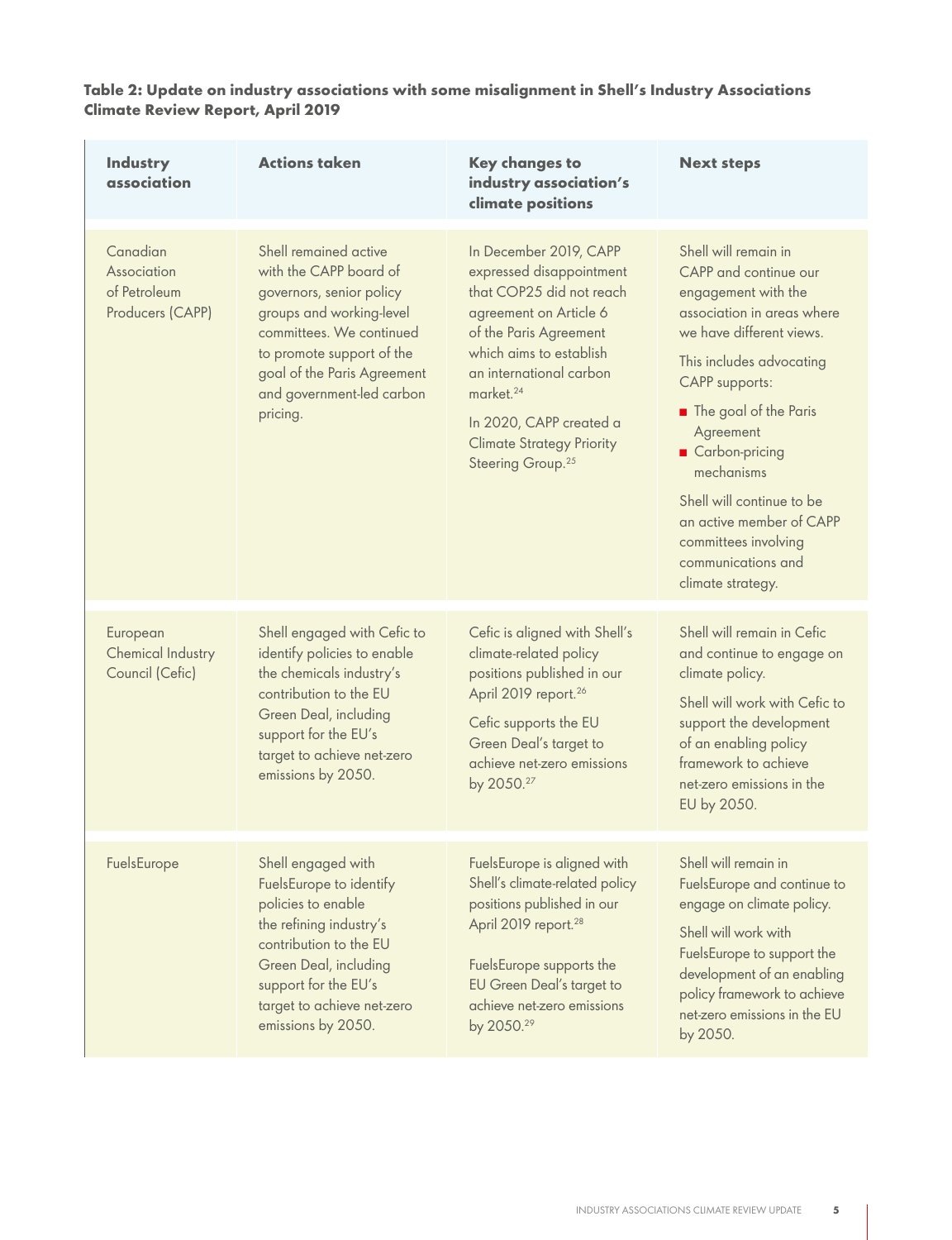### **Table 2: Update on industry associations with some misalignment in Shell's Industry Associations Climate Review Report, April 2019**

| <b>Industry</b><br>association                              | <b>Actions taken</b>                                                                                                                                                                                                                                                                                                                                                                                                   | <b>Key changes to</b><br>industry association's<br>climate positions                                                                                                                                                                   | <b>Next steps</b>                                                                                                                                                                                                                                                                                                                                         |
|-------------------------------------------------------------|------------------------------------------------------------------------------------------------------------------------------------------------------------------------------------------------------------------------------------------------------------------------------------------------------------------------------------------------------------------------------------------------------------------------|----------------------------------------------------------------------------------------------------------------------------------------------------------------------------------------------------------------------------------------|-----------------------------------------------------------------------------------------------------------------------------------------------------------------------------------------------------------------------------------------------------------------------------------------------------------------------------------------------------------|
| National<br>Association of<br>Manufacturers<br>(NAM)        | Shell participated in NAM's<br>climate working group<br>and contributed to NAM's<br>energy and environment<br>policy consultation in 2019,<br>including on climate policy.<br>Shell encouraged NAM<br>to adopt positions more<br>aligned with those that we<br>support.                                                                                                                                                | NAM updated its climate<br>policy principles to state its<br>support for the objectives<br>of the Paris Agreement. <sup>30</sup><br>The principles also call<br>for market signals to<br>be adopted to reduce<br>greenhouse emissions. | Shell will remain in<br>NAM and continue our<br>engagement with the<br>association in areas where<br>we have different views.<br>This includes advocating<br>NAM supports:<br>Government-led carbon<br>pricing mechanisms<br>Shell will continue to<br>participate in NAM's<br>climate working group.                                                     |
| US Chamber of<br>Commerce (USC) <sup>31</sup>               | Shell participated in USC's<br>task force on climate actions <sup>32</sup><br>(within USC's Global Energy<br>Institute), which aims to<br>inform USC's climate policy<br>positions, with a focus on<br>carbon pricing. Shell also<br>participated in several USC<br>climate events before the<br>task force was established.<br>Shell encouraged USC to<br>adopt positions more aligned<br>with those that we support. | <b>USC</b> updated its climate<br>position in November 2019<br>to state support for US<br>participation in the Paris<br>Agreement. <sup>33</sup>                                                                                       | Shell will remain in USC and<br>continue our engagement<br>with the association in<br>areas where we have<br>different views.<br>This includes advocating<br>USC supports:<br>Government-led carbon<br>pricing mechanisms<br>Shell will continue to<br>participate in USC's task<br>force on climate actions.                                             |
| <b>Western States</b><br>Petroleum<br>Association<br>(WSPA) | Shell held a policy<br>alignment meeting in 2019<br>with senior WSPA leaders.                                                                                                                                                                                                                                                                                                                                          | WSPA published its updated<br>climate position in January<br>2020. <sup>34</sup> WSPA's position<br>states support for market-<br>based approaches such as<br>cap-and-trade programmes<br>and carbon taxes.                            | Shell will remain in<br>WSPA and continue our<br>engagement with the<br>association in areas where<br>we have different views.<br>This includes advocating<br><b>WSPA</b> supports:<br>The goal of the Paris<br>Agreement<br>We also encourage WSPA<br>to take a more proactive<br>approach to advocating<br>government-led carbon<br>pricing mechanisms. |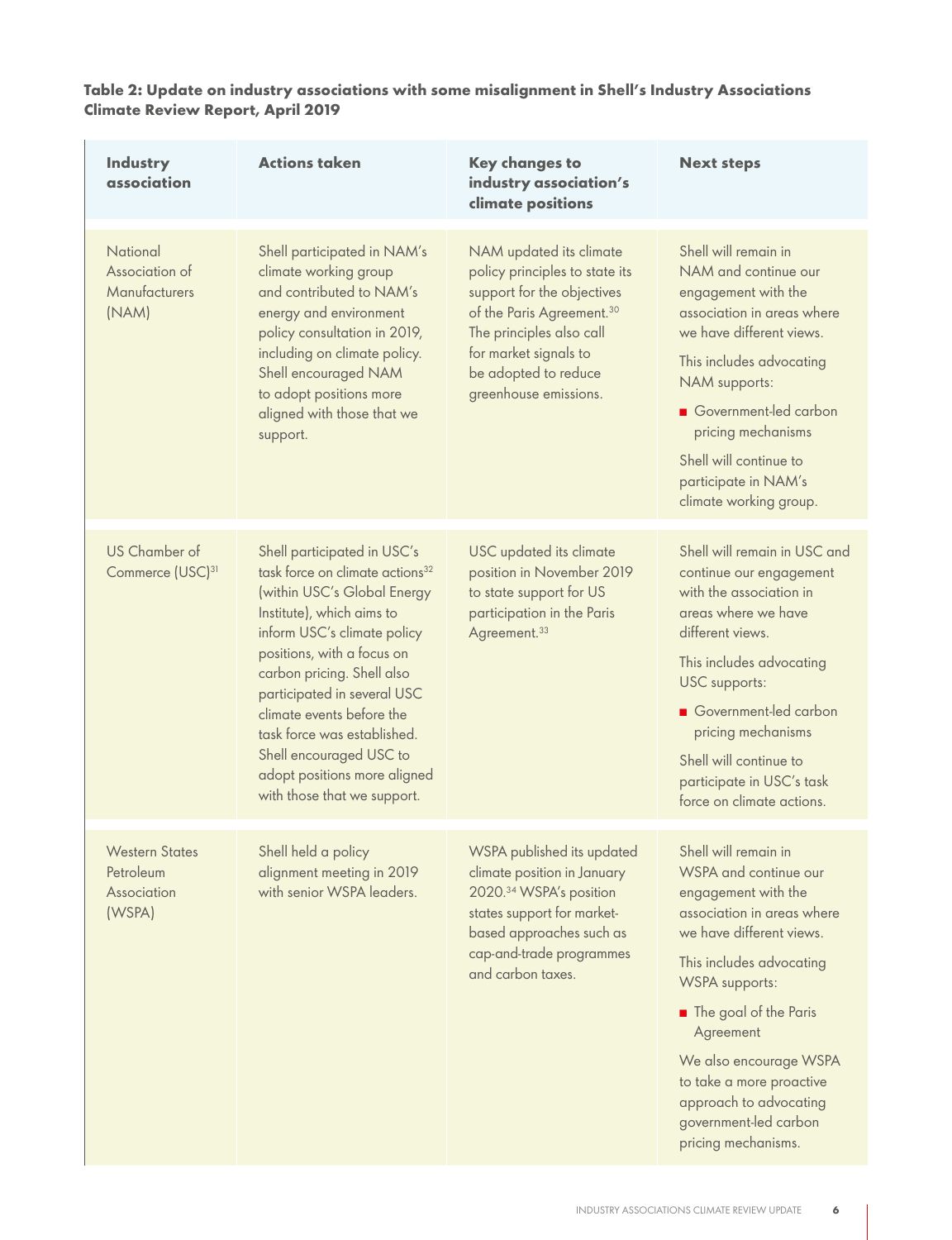### FOOTNOTES

- In the USA, Shell's reported expenses related to lobbying practices were \$7,320,000 in 2019. These can be accessed on <http://disclosures.house.gov/> using the search criteria: "Shell Oil Company". In the EU, Shell's reported "Estimated annual costs related to activities covered by the register" were €4,500,000- 4,749,000 in 2019. Shell's submission to the EU Transparency Register can be accessed on<https://ec.europa.eu/transparencyregister/>by searching the ID-number: 8616.
- 2 The EU Transparency Register guidelines indicate that companies should report "the estimated annual costs that cover direct and indirect influencing of the formulation or implementation of policy and the decision making processes of EU institutions."
- 3 <https://www.shell.com/sustainability/transparency/public-advocacy-and-political-activity.html>
- 4 <https://www.shell.com/sustainability/transparency/public-advocacy-and-political-activity.html>
- 5 Net-zero emissions refers in this update to net-zero greenhouse gas emissions, which is also referred to as "climate neutrality" in the EU context.
- 6 https://www.shell.com/media/speeches-and-articles/2019/getting-to-net-zero-emissions.html https://ec.europa.eu/info/law/better-regulation/have-your-say/initiatives/12108-Climate-Law/F505608?p\_id=6229246
- 7 https://www.linkedin.com/pulse/shell-supports-direct-regulation-methane-heres-why-gretchen-watkins/ and https://www.shell.com/sustainability/transparency/public-advocacy-and-political-activity/\_jcr\_content/par/textimage.stream/1576754005747/ 3178bda717b7a2aa52d400b450ba4874c47dce34/epa-methane-letter.pdf
- 8 https://www.linkedin.com/pulse/why-methane-emissions-reduction-must-core-focus-eus-maarten-wetselaar?articleId=6608701043658358784
- 9 https://www.shell.com/sustainability/transparency/public-advocacy-and-political-activity/\_jcr\_content/par/textimage. stream/1554466210642/0a46ab13e36e99f8762ebb021bd72decec2f47b2/final-industry-association-climate-review-april-2019.pdf
- 10 Page 11 of Shell Industry Associations Climate Review: https://www.shell.com/sustainability/transparency/public-advocacy-and-political-activity/\_jcr\_content/ par/textimage.stream/1554466210642/0a46ab13e36e99f8762ebb021bd72decec2f47b2/final-industry-association-climate-review-april-2019.pdf
- 11 https://www.api.org/news-policy-and-issues/climate-change
- 12 https://www.uschamber.com/climate-change-position
- 13 Section ERP-1.09 Climate Change of NAM Energy and Natural Resources Policy: https://www.nam.org/wp-content/uploads/2020/04/Energy-and-Environment-Policies.pdf
- 14 https://www.americanchemistry.com/ACC-Climate-Policy-Principles.pdf
- 15 https://www.businesseurope.eu/publications/european-climate-law-moving-eu-towards-climate-neutrality
- 16 https://cefic.org/media-corner/newsroom/marco-mensink-cefic-supports-the-green-deal-and-europes-ambition-to-become-climate-neutral-by-2050/?utm\_ campaign=Climate\_neutrality\_announcement\_1-2019121\_Belgium\_CEFIC\_Anyone\_Campaign\_Reach\_uk-en&utm\_source=twitter&utm\_medium=postorganic&utm\_content=Announcement&utm\_term= to emission refers in this update to red acro presents one gas emissions[,](https://www.api.org/news-policy-and-issues/climate-change)which is due referred to an "dimeter exactlest" in the [E](https://www.shell.com/sustainability/transparency/public-advocacy-and-political-activity/_jcr_content/par/textimage.stream/1554466210642/0a46ab13e36e99f8762ebb021bd72decec2f47b2/final-industry-association-climate-review-april-2019.pdf)U content.<br>
Severalized *in presents an exactle and antitary 2007 getting to reason worstwic*
- 17 https://ec.europa.eu/info/law/better-regulation/have-your-say/initiatives/12227-Revision-of-the-Energy-Tax-Directive/F510014
- 18 Page 19 of Shell's Industry Associations Climate Review: https://www.shell.com/sustainability/transparency/public-advocacy-and-political-activity/\_jcr\_ content/par/textimage.stream/1554466210642/0a46ab13e36e99f8762ebb021bd72decec2f47b2/final-industry-association-climate-review-april-2019.pdf
- 19 https://www.shell.com/about-us/our-values.html
- 20 https://www.americanchemistry.com/ACC-Climate-Policy-Principles.pdf. ACC had previously supported the policy statements of the International Council of Chemical Associations (ICCA) on the Paris Agreement, which recognise the role of the chemical industry in achieving the goal of the Paris Agreement.
- 21 https://www.api.org/news-policy-and-issues/climate-change
- 22 Page 11 of Shell Industry Associations Climate Review: https://www.shell.com/sustainability/transparency/public-advocacy-and-political-activity/\_jcr\_content/ par/textimage.stream/1554466210642/0a46ab13e36e99f8762ebb021bd72decec2f47b2/final-industry-association-climate-review-april-2019.pdf
- 23 https://www.businesseurope.eu/publications/european-climate-law-moving-eu-towards-climate-neutrality
- 24 https://www.capp.ca/news-releases/capp-responds-to-cop25-failure-to-reach-agreement-on-article-6
- 25 https://www.capp.ca/about/capp/
- 26 Page 11 of Shell Industry Associations Climate Review: https://www.shell.com/sustainability/transparency/public-advocacy-and-political-activity/\_jcr\_content/ par/textimage.stream/1554466210642/0a46ab13e36e99f8762ebb021bd72decec2f47b2/final-industry-association-climate-review-april-2019.pdf
- 27 https://cefic.org/media-corner/newsroom/marco-mensink-cefic-supports-the-green-deal-and-europes-ambition-to-become-climate-neutral-by-2050/?utm\_ campaign=Climate\_neutrality\_announcement\_1-2019121\_Belgium\_CEFIC\_Anyone\_Campaign\_Reach\_uk-en&utm\_source=twitter&utm\_medium=postorganic&utm\_content=Announcement&utm\_term=
- 28 Page 11 of Shell Industry Associations Climate Review: [https://www.shell.com/sustainability/transparency/public-advocacy-and-political-activity/\\_jcr\\_content/](https://www.shell.com/sustainability/transparency/public-advocacy-and-political-activity/_jcr_content/par/textimage.stream/1554466210642/0a46ab13e36e99f8762ebb021bd72decec2f47b2/final-industry-association-climate-review-april-2019.pdf) [par/textimage.stream/1554466210642/0a46ab13e36e99f8762ebb021bd72decec2f47b2/final-industry-association-climate-review-april-2019.pdf](https://www.shell.com/sustainability/transparency/public-advocacy-and-political-activity/_jcr_content/par/textimage.stream/1554466210642/0a46ab13e36e99f8762ebb021bd72decec2f47b2/final-industry-association-climate-review-april-2019.pdf)
- 29 <https://ec.europa.eu/info/law/better-regulation/have-your-say/initiatives/12227-Revision-of-the-Energy-Tax-Directive/F510014>
- 30 Section ERP-1.09 Climate Change of NAM Energy and Natural Resources Policy: [https://www.nam.org/wp-content/uploads/2020/04/Energy-and-](https://www.nam.org/wp-content/uploads/2020/04/Energy-and-Environment-Policies.pdf)[Environment-Policies.pdf](https://www.nam.org/wp-content/uploads/2020/04/Energy-and-Environment-Policies.pdf)
- 31 Shell makes the following correction regarding its statement made in relation to its board membership of US Chamber of Commerce: Membership of board/ executive committee: Shell Oil Company is not a member of the board of directors.
- 32 [https://www.uschamber.com/sites/default/files/023740\\_climatetaskforce\\_onepager\\_03.pdf](https://www.uschamber.com/sites/default/files/023740_climatetaskforce_onepager_03.pdf)
- 33 <https://www.uschamber.com/climate-change-position>
- 34 [https://www.wspa.org/wp-content/uploads/WSPA\\_CliimatePrinciples-1.pdf](https://www.wspa.org/wp-content/uploads/WSPA_CliimatePrinciples-1.pdf)